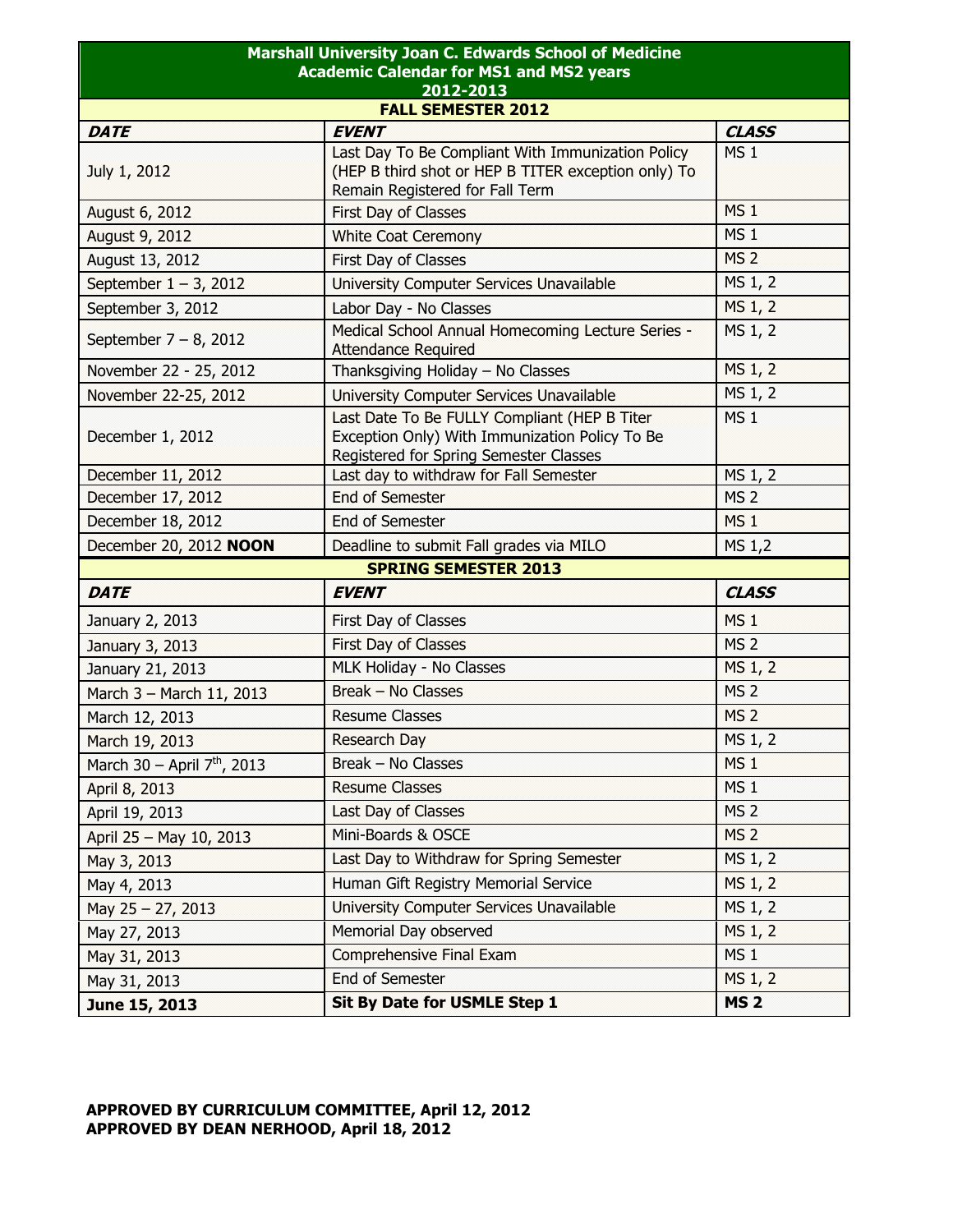| <b>Marshall University Joan C. Edwards School of Medicine</b><br><b>Academic Calendar for MS 3 year</b><br>2012-2013 |                                                                            |                                                                                                                                                                                          |  |
|----------------------------------------------------------------------------------------------------------------------|----------------------------------------------------------------------------|------------------------------------------------------------------------------------------------------------------------------------------------------------------------------------------|--|
| <b>DATE</b>                                                                                                          | <b>EVENT</b>                                                               | <b>CALENDAR NOTES</b>                                                                                                                                                                    |  |
| July 6, 2012                                                                                                         | <b>Clinical Orientation</b>                                                |                                                                                                                                                                                          |  |
| Rot 1<br>July 9 - August 31, 2012                                                                                    | Block $A - July 9 - August 4$<br>Block $B -$ August $5 -$ August 31        | July 26, 2012 - Risk Management<br>Seminar                                                                                                                                               |  |
| Rot <sub>2</sub><br>September 4 - October 26, 2012                                                                   | Block A - September 4 - September 29<br>Block B - September 30 -October 26 | September 1 - 3, 2012<br>University Computer Services Unavailable<br>Off Labor Day- September 3, 2012<br>Annual Homecoming Lecture Series -<br>Sept $7 - 8$ , 2012. Attendance Required. |  |
| Rot <sub>3</sub><br>October 29 - December 21, 2012                                                                   | Block A - October 29 - November 24<br>Block B - November 25 - December 21  | Thanksgiving Holiday- Off 12:01 a.m.,<br>November $22 - 12:01$ a.m., November 23<br>November 22-25, 2012<br>University Computer Services Unavailable                                     |  |
| December 22, 2012 -<br><b>January 6, 2013</b>                                                                        | <b>HOLIDAY BREAK</b>                                                       |                                                                                                                                                                                          |  |
| Rot 4<br>January 7 - March 1, 2013                                                                                   | Block A - January 7 - February 2<br>Block B - February 3 - March 1         | Begin Scheduling for Step 2 CS and Step<br>$2$ CK                                                                                                                                        |  |
| Rot 5<br>March 4 - April 26, 2013                                                                                    | Block A- March 4 - March 30<br>Block $B -$ April 1 - April 26              | Research Day - March 19, 2013                                                                                                                                                            |  |
| April 27 - May 5, 2013                                                                                               | <b>SPRING BREAK</b>                                                        | <b>Human Gift Registry Memorial</b><br><b>Service - May 4, 2013</b>                                                                                                                      |  |
| Rot <sub>6</sub><br>May 6 - June 28, 2013                                                                            | Block A- May $6 -$ June 1<br>Block B- June 3 - June 28                     | May $25 - 27$ , 2013<br>University Computer Services Unavailable<br>Off Memorial Day - May 27, 2013<br>CCE EXAM Dates to be Announced                                                    |  |